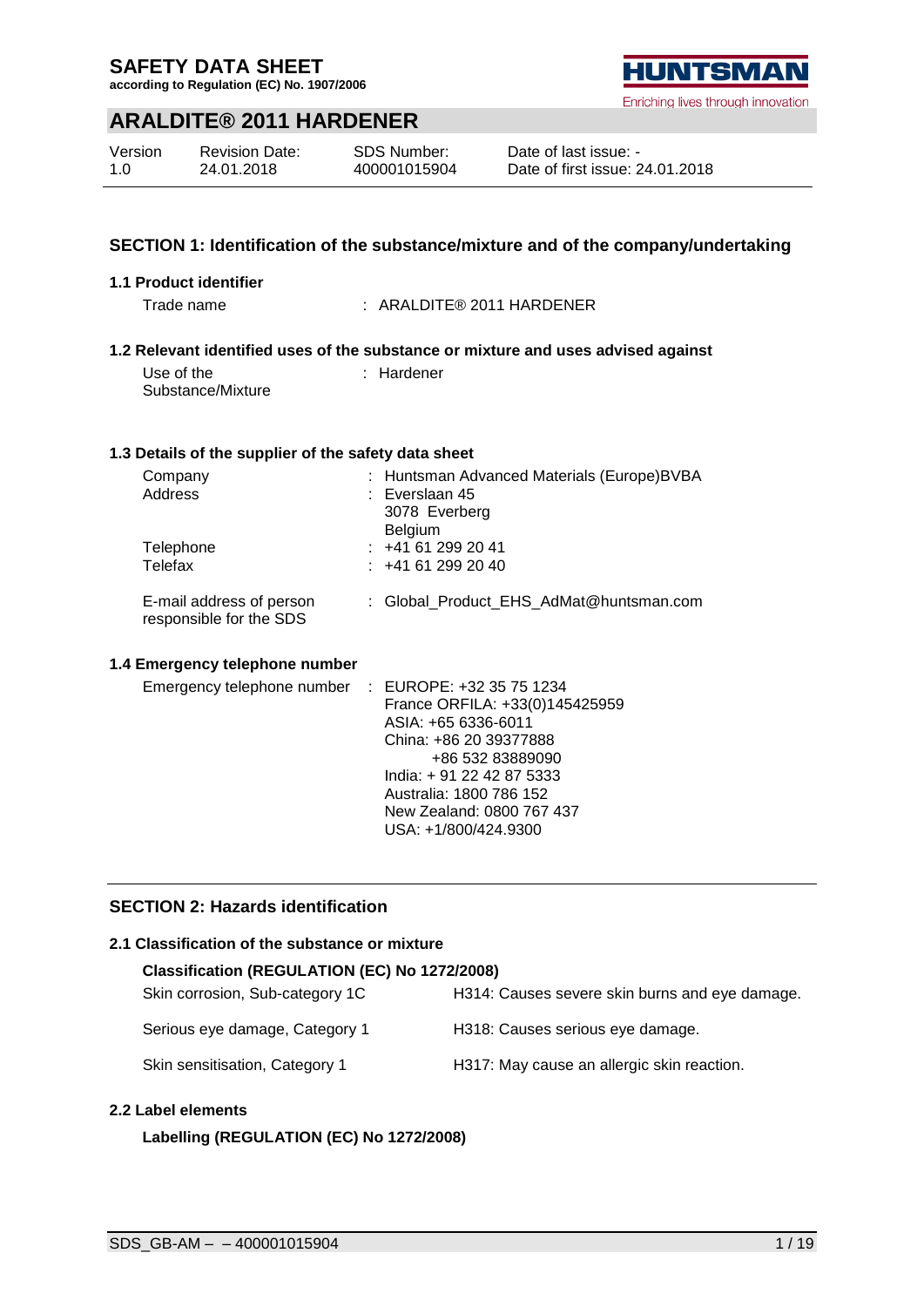**according to Regulation (EC) No. 1907/2006**

### **ARALDITE® 2011 HARDENER**

| Version<br>1.0 | <b>Revision Date:</b><br>24.01.2018 | <b>SDS Number:</b><br>400001015904 | Date of last issue: -<br>Date of first issue: 24.01.2018                                                                     |
|----------------|-------------------------------------|------------------------------------|------------------------------------------------------------------------------------------------------------------------------|
|                | Hazard pictograms                   |                                    |                                                                                                                              |
|                | Signal word                         | Danger                             |                                                                                                                              |
|                | <b>Hazard statements</b>            | H314<br>H317                       | Causes severe skin burns and eye damage.<br>May cause an allergic skin reaction.                                             |
|                | Precautionary statements            | <b>Prevention:</b><br>P261         | Avoid breathing dust/ fume/ gas/ mist/<br>vapours/ spray.                                                                    |
|                |                                     | P280                               | Wear protective gloves/ protective clothing/<br>eye protection/face protection.                                              |
|                |                                     | <b>Response:</b>                   |                                                                                                                              |
|                |                                     | P301 + P330 + P331                 | IF SWALLOWED: Rinse mouth. Do<br>NOT induce vomiting.                                                                        |
|                |                                     | P303 + P361 + P353                 | IF ON SKIN (or hair): Take off<br>immediately all contaminated clothing.<br>Rinse skin with water.                           |
|                |                                     | $P304 + P340 + P310$               | IF INHALED: Remove person to fresh<br>air and keep comfortable for breathing.<br>Immediately call a POISON<br>CENTER/doctor. |
|                |                                     | P305 + P351 + P338 + P310          | IF IN EYES: Rinse cautiously                                                                                                 |
|                |                                     |                                    | with water for several minutes. Remove                                                                                       |
|                |                                     |                                    | contact lenses, if present and easy to do.<br>Continue rinsing. Immediately call a                                           |
|                |                                     |                                    | POISON CENTER/doctor.                                                                                                        |

Hazardous components which must be listed on the label: N'-(3-aminopropyl)-N,N-dimethylpropane-1,3-diamine

Amines, polyethylenepoly-, triethylenetetramine fraction

#### **2.3 Other hazards**

This substance/mixture contains no components considered to be either persistent, bioaccumulative and toxic (PBT), or very persistent and very bioaccumulative (vPvB) at levels of 0.1% or higher.

#### **SECTION 3: Composition/information on ingredients**

#### **3.2 Mixtures**

#### **Hazardous components**

| Chemical name               | CAS-No.<br>EC-No.<br>Index-No.<br><b>Registration number</b> | Classification      | Concent<br>ration<br>$(\% w/w)$ |
|-----------------------------|--------------------------------------------------------------|---------------------|---------------------------------|
| N'-(3-aminopropyl)-N,N-     | 10563-29-8                                                   | Acute Tox. 4; H302  | $>= 5 - <$                      |
| dimethylpropane-1,3-diamine | 234-148-4                                                    | Skin Corr. 1A; H314 | 9.65                            |
|                             | 01-2119970376-29                                             | Skin Sens. 1B; H317 |                                 |



Enriching lives through innovation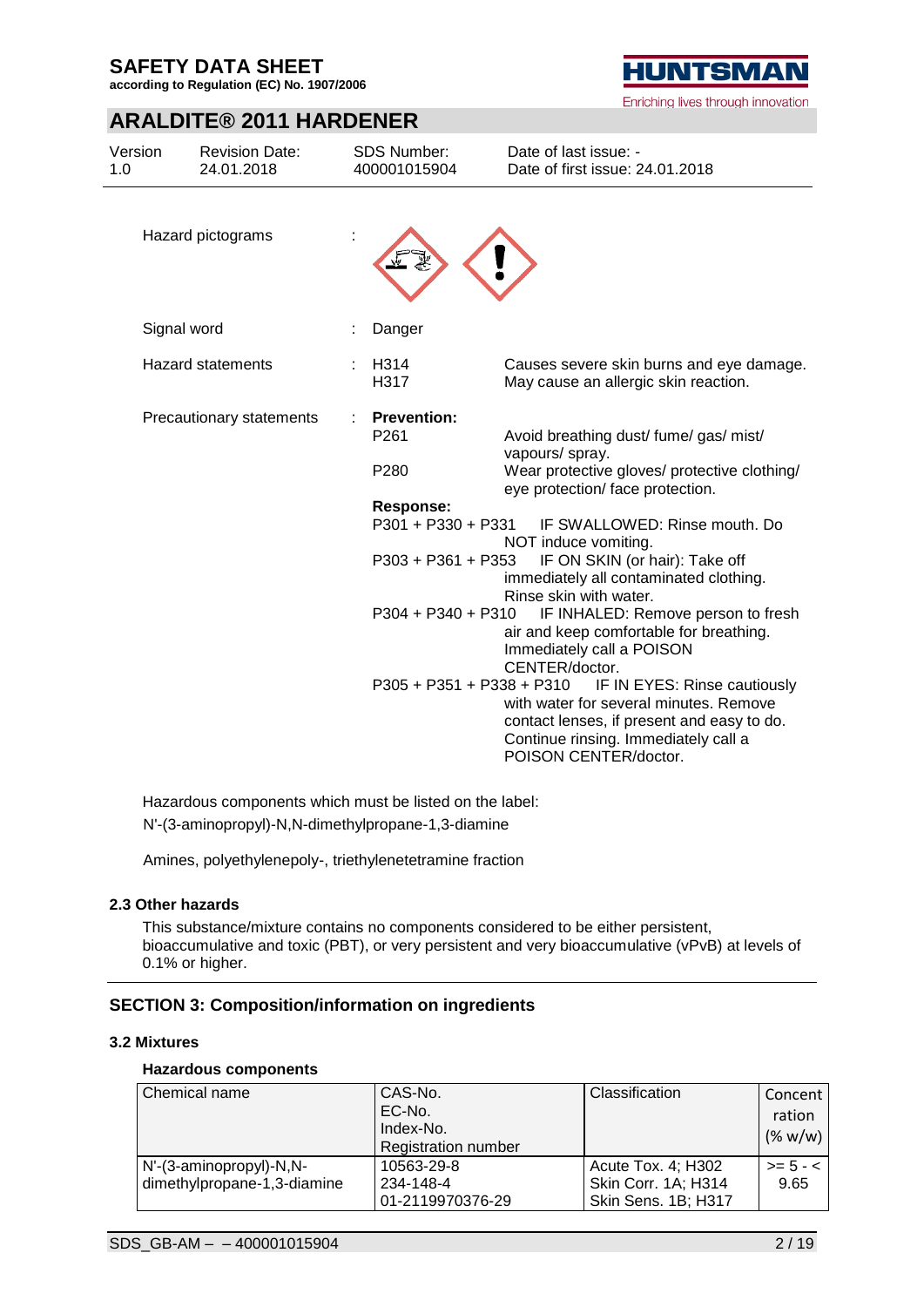**according to Regulation (EC) No. 1907/2006**

### **ARALDITE® 2011 HARDENER**

|                          |            | Date of first issue: 24.01.2018 |         |
|--------------------------|------------|---------------------------------|---------|
| Amines nolvethylenenoly- | 90640-67-8 | Acute Tox 4: H302               | $3 - c$ |

| Amines, polyethylenepoly-,<br>triethylenetetramine fraction | 90640-67-8<br>292-588-2 | Acute Tox. 4; H302<br>Acute Tox. 4; H312 | $>= 3 - 5$ |
|-------------------------------------------------------------|-------------------------|------------------------------------------|------------|
|                                                             | 01-2119487919-13        | Skin Corr. 1B; H314                      |            |
|                                                             |                         | Eye Dam. 1; H318                         |            |
|                                                             |                         | <b>Skin Sens. 1; H317</b>                |            |
|                                                             |                         | Aquatic Chronic 3;                       |            |
|                                                             |                         | H412                                     |            |

For explanation of abbreviations see section 16.

#### **SECTION 4: First aid measures**

#### **4.1 Description of first aid measures**

| General advice          | : Move out of dangerous area.<br>Consult a physician.<br>Show this safety data sheet to the doctor in attendance.<br>Do not leave the victim unattended.                                                                                                                                                                                                                                              |
|-------------------------|-------------------------------------------------------------------------------------------------------------------------------------------------------------------------------------------------------------------------------------------------------------------------------------------------------------------------------------------------------------------------------------------------------|
| If inhaled              | : If unconscious, place in recovery position and seek medical<br>advice.<br>If symptoms persist, call a physician.                                                                                                                                                                                                                                                                                    |
| In case of skin contact | : Immediate medical treatment is necessary as untreated<br>wounds from corrosion of the skin heal slowly and with<br>difficulty.<br>If on skin, rinse well with water.<br>If on clothes, remove clothes.                                                                                                                                                                                              |
| In case of eye contact  | : Small amounts splashed into eyes can cause irreversible<br>tissue damage and blindness.<br>In the case of contact with eyes, rinse immediately with plenty<br>of water and seek medical advice.<br>Continue rinsing eyes during transport to hospital.<br>Remove contact lenses.<br>Protect unharmed eye.<br>Keep eye wide open while rinsing.<br>If eye irritation persists, consult a specialist. |
| If swallowed            | : Keep respiratory tract clear.<br>Do NOT induce vomiting.<br>Do not give milk or alcoholic beverages.<br>Never give anything by mouth to an unconscious person.<br>If symptoms persist, call a physician.<br>Take victim immediately to hospital.                                                                                                                                                    |

#### **4.2 Most important symptoms and effects, both acute and delayed** None known.

### **4.3 Indication of any immediate medical attention and special treatment needed**

Treatment : Treat symptomatically.



Enriching lives through innovation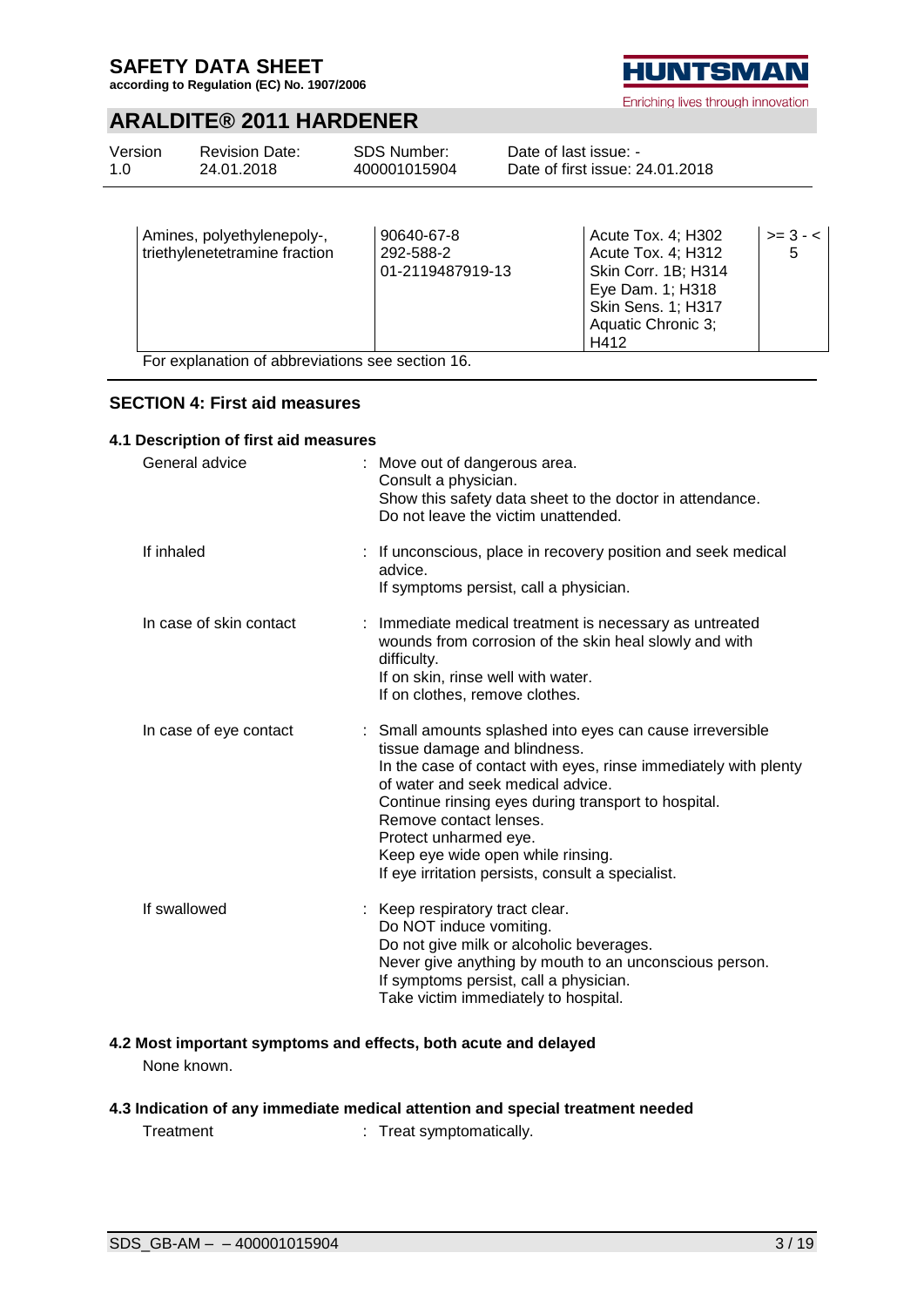**according to Regulation (EC) No. 1907/2006**



#### Enriching lives through innovation

### **ARALDITE® 2011 HARDENER**

| Version | <b>Revision Date:</b> | <b>SDS Number:</b> | Dε |
|---------|-----------------------|--------------------|----|
| 1.0     | 24.01.2018            | 400001015904       | Dε |

ate of last issue: ate of first issue: 24.01.2018

#### **SECTION 5: Firefighting measures**

#### **5.1 Extinguishing media**

| Suitable extinguishing media :                            |    | Use extinguishing measures that are appropriate to local<br>circumstances and the surrounding environment.                                                                                                                      |
|-----------------------------------------------------------|----|---------------------------------------------------------------------------------------------------------------------------------------------------------------------------------------------------------------------------------|
| Unsuitable extinguishing<br>media                         |    | : High volume water jet                                                                                                                                                                                                         |
| 5.2 Special hazards arising from the substance or mixture |    |                                                                                                                                                                                                                                 |
| Specific hazards during<br>firefighting                   | ÷. | Do not allow run-off from fire fighting to enter drains or water<br>courses.                                                                                                                                                    |
| Hazardous combustion<br>products                          |    | : No hazardous combustion products are known                                                                                                                                                                                    |
| 5.3 Advice for firefighters                               |    |                                                                                                                                                                                                                                 |
| Special protective equipment<br>for firefighters          |    | : Wear self-contained breathing apparatus for firefighting if<br>necessary.                                                                                                                                                     |
| Specific extinguishing<br>methods                         |    | : No data is available on the product itself.                                                                                                                                                                                   |
| Further information                                       |    | : Collect contaminated fire extinguishing water separately. This<br>must not be discharged into drains. Fire residues and<br>contaminated fire extinguishing water must be disposed of in<br>accordance with local regulations. |

### **SECTION 6: Accidental release measures**

#### **6.1 Personal precautions, protective equipment and emergency procedures**

| Personal precautions | Use personal protective equipment. |  |
|----------------------|------------------------------------|--|
|                      |                                    |  |

#### **6.2 Environmental precautions**

| Environmental precautions | : Prevent product from entering drains.                       |
|---------------------------|---------------------------------------------------------------|
|                           | Prevent further leakage or spillage if safe to do so.         |
|                           | If the product contaminates rivers and lakes or drains inform |
|                           | respective authorities.                                       |

#### **6.3 Methods and material for containment and cleaning up**

Methods for cleaning up : Soak up with inert absorbent material (e.g. sand, silica gel, acid binder, universal binder, sawdust). Keep in suitable, closed containers for disposal.

#### **6.4 Reference to other sections**

See Section 1 for emergency contact information. For personal protection see section 8. For disposal considerations see section 13.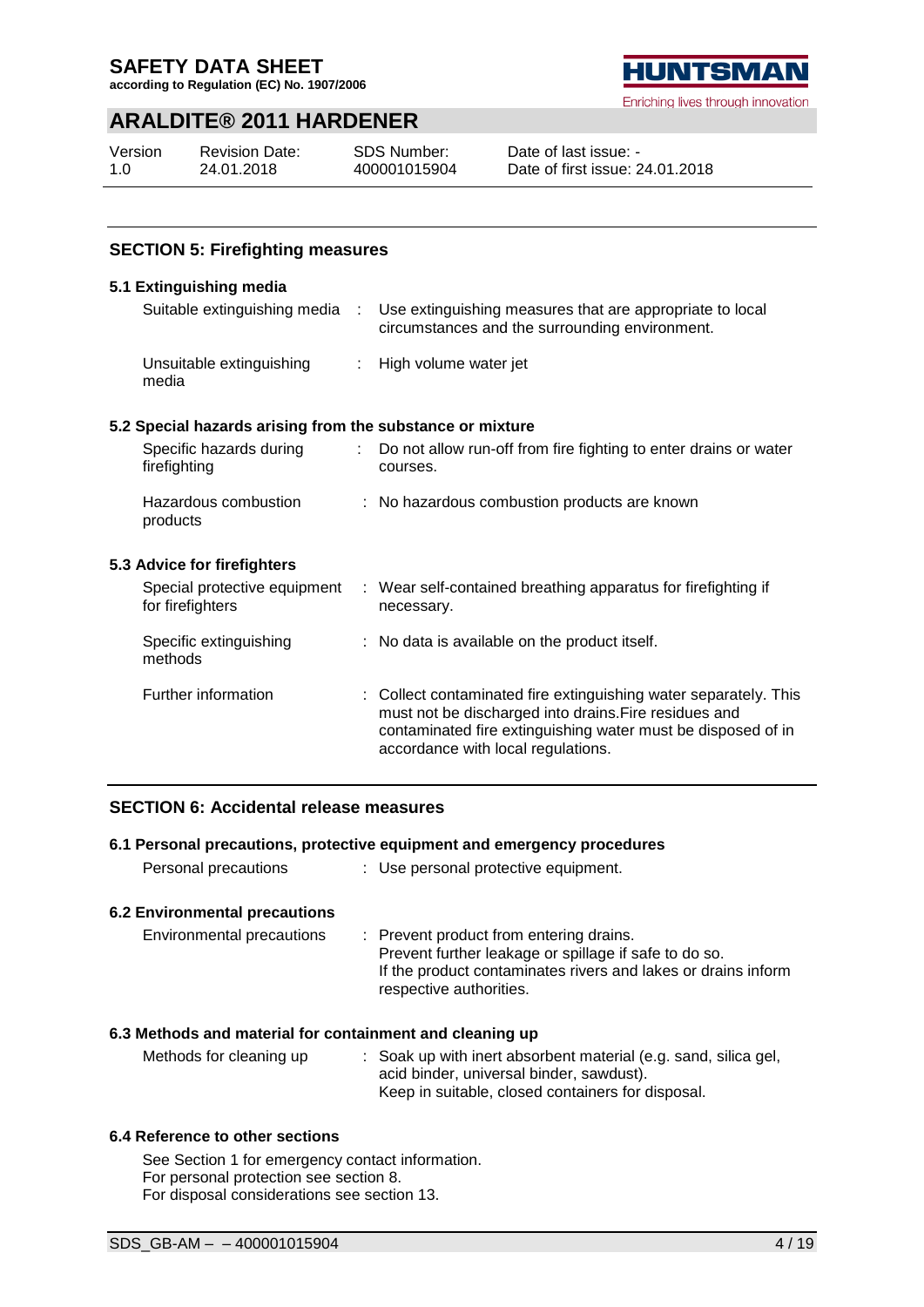**according to Regulation (EC) No. 1907/2006**

### **ARALDITE® 2011 HARDENER**

| Version | <b>Revision Date:</b> |
|---------|-----------------------|
| 1.0     | 24.01.2018            |

SDS Number: 400001015904



Enriching lives through innovation

Date of last issue: - Date of first issue: 24.01.2018

### **SECTION 7: Handling and storage**

|                         | 7.1 Precautions for safe handling                                |                                                                                                                                                                                                                                                                                                                                                                                                                                                                                                                                                                                                                   |
|-------------------------|------------------------------------------------------------------|-------------------------------------------------------------------------------------------------------------------------------------------------------------------------------------------------------------------------------------------------------------------------------------------------------------------------------------------------------------------------------------------------------------------------------------------------------------------------------------------------------------------------------------------------------------------------------------------------------------------|
| Advice on safe handling |                                                                  | Do not breathe vapours/dust.<br>Avoid exposure - obtain special instructions before use.<br>Avoid contact with skin and eyes.<br>For personal protection see section 8.<br>Smoking, eating and drinking should be prohibited in the<br>application area.<br>To avoid spills during handling keep bottle on a metal tray.<br>Dispose of rinse water in accordance with local and national<br>regulations.<br>Persons susceptible to skin sensitisation problems or asthma,<br>allergies, chronic or recurrent respiratory disease should not<br>be employed in any process in which this mixture is being<br>used. |
|                         | Advice on protection against<br>fire and explosion               | : Normal measures for preventive fire protection.                                                                                                                                                                                                                                                                                                                                                                                                                                                                                                                                                                 |
|                         | Hygiene measures                                                 | : When using do not eat or drink. When using do not smoke.<br>Wash hands before breaks and at the end of workday.                                                                                                                                                                                                                                                                                                                                                                                                                                                                                                 |
|                         | 7.2 Conditions for safe storage, including any incompatibilities |                                                                                                                                                                                                                                                                                                                                                                                                                                                                                                                                                                                                                   |
|                         | Requirements for storage<br>areas and containers                 | Keep container tightly closed in a dry and well-ventilated<br>place. Observe label precautions. Electrical installations /<br>working materials must comply with the technological safety<br>standards.                                                                                                                                                                                                                                                                                                                                                                                                           |
|                         | Storage class (TRGS 510)                                         | : 8A, Combustible, corrosive hazardous materials                                                                                                                                                                                                                                                                                                                                                                                                                                                                                                                                                                  |
|                         | Recommended storage<br>temperature                               | $: 2 - 40 °C$                                                                                                                                                                                                                                                                                                                                                                                                                                                                                                                                                                                                     |
|                         | Further information on<br>storage stability                      | : No decomposition if stored and applied as directed.                                                                                                                                                                                                                                                                                                                                                                                                                                                                                                                                                             |
|                         | 7.3 Specific end use(s)                                          |                                                                                                                                                                                                                                                                                                                                                                                                                                                                                                                                                                                                                   |
|                         | Specific use(s)                                                  | : No data available                                                                                                                                                                                                                                                                                                                                                                                                                                                                                                                                                                                               |

### **SECTION 8: Exposure controls/personal protection**

#### **8.1 Control parameters**

Contains no substances with occupational exposure limit values.

#### **Derived No Effect Level (DNEL) according to Regulation (EC) No. 1907/2006:**

| Substance name | End Use | Exposure routes   Potential health |         | Value |
|----------------|---------|------------------------------------|---------|-------|
|                |         |                                    | effects |       |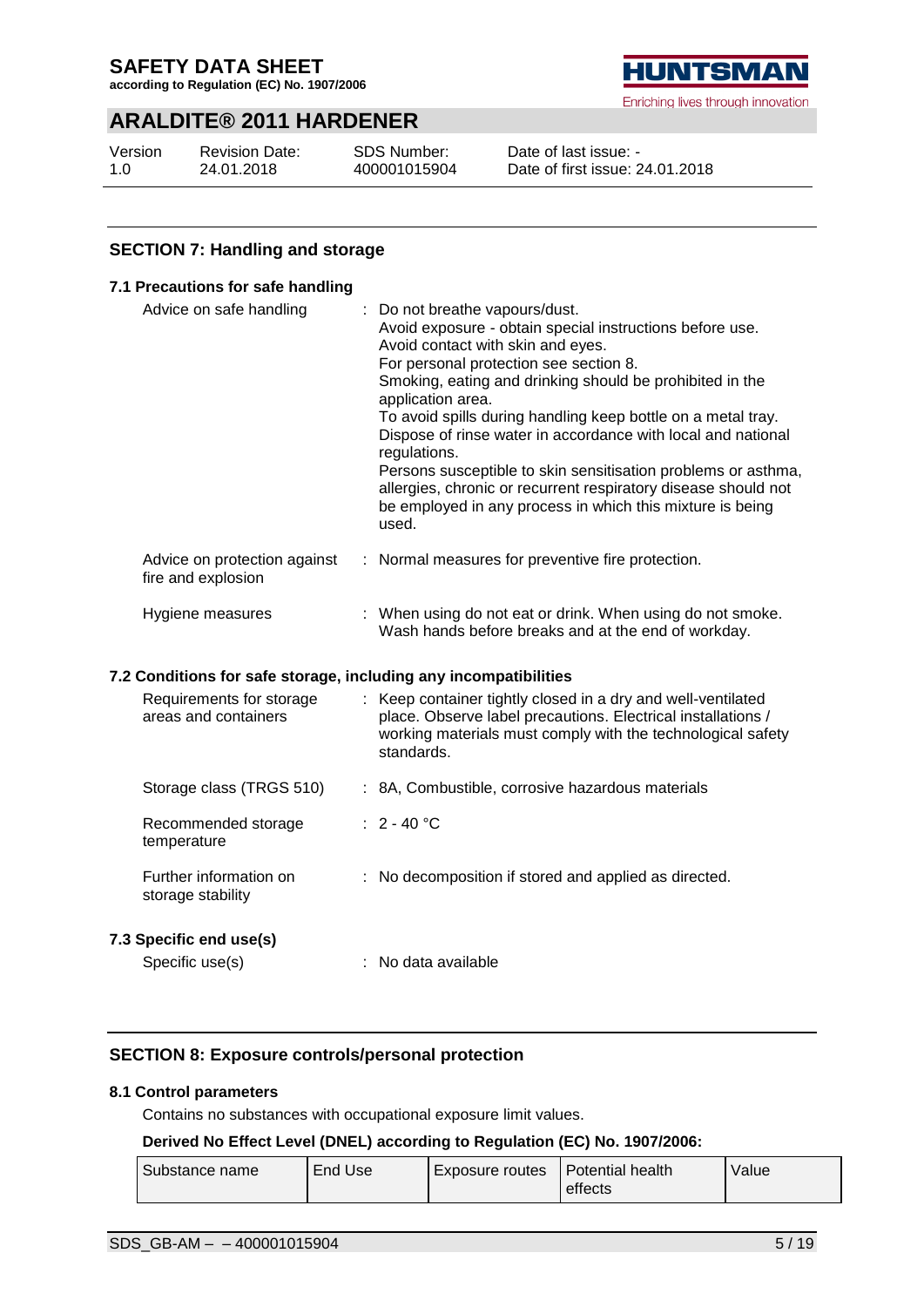**according to Regulation (EC) No. 1907/2006**

### **ARALDITE® 2011 HARDENER**

| Version |  |
|---------|--|
| 1.0     |  |

Revision Date: 24.01.2018

SDS Number: 400001015904

Date of last issue: - Date of first issue: 24.01.2018

| N'-(3-aminopropyl)-<br>N,N-dimethylpropane-<br>1,3-diamine        | Workers        | Inhalation | Long-term systemic<br>effects | $3.7$ mg/m $3$  |
|-------------------------------------------------------------------|----------------|------------|-------------------------------|-----------------|
|                                                                   | Workers        | Inhalation | Acute systemic<br>effects     | 7.5 mg/m3       |
|                                                                   | Workers        | Inhalation | Long-term local<br>effects    | 3.7 mg/m3       |
|                                                                   | Workers        | Inhalation | Acute local effects           | 7.5 mg/m3       |
|                                                                   | Workers        | Dermal     | Long-term systemic<br>effects | 0.67 mg/kg      |
|                                                                   | Consumers      | Inhalation | Long-term systemic<br>effects | $0.65$ mg/m $3$ |
|                                                                   | Consumers      | Inhalation | Long-term local<br>effects    | $0.65$ mg/m $3$ |
|                                                                   | Consumers      | Oral       | Long-term systemic<br>effects | $0.2$ mg/kg     |
| Amines,<br>polyethylenepoly-,<br>triethylenetetramine<br>fraction | Workers        | Inhalation | Acute systemic<br>effects     | 5380 mg/m3      |
|                                                                   | <b>Workers</b> | Dermal     | Long-term systemic<br>effects | $0.57$ mg/kg    |
|                                                                   | Workers        | Inhalation | Long-term systemic<br>effects | 1 $mg/m3$       |
|                                                                   | <b>Workers</b> | Dermal     | Long-term local<br>effects    | $0.028$ mg/m3   |
|                                                                   | Consumers      | Dermal     | Acute systemic<br>effects     | 8 mg/kg         |
|                                                                   | Consumers      | Inhalation | Acute systemic<br>effects     | 1600 mg/m3      |
|                                                                   | Consumers      | Oral       | Acute systemic<br>effects     | 20 mg/kg        |
|                                                                   | Consumers      | Dermal     | Acute local effects           | 1 $mg/cm2$      |
|                                                                   | Consumers      | Dermal     | Acute local effects           | $0.25$ mg/kg    |
|                                                                   | Consumers      | Inhalation | Long-term systemic<br>effects | $0.29$ mg/m $3$ |
|                                                                   | Consumers      | Oral       | Long-term systemic<br>effects | 0.41 mg/kg      |
|                                                                   | Consumers      | Dermal     | Long-term local<br>effects    | 0.43 mg/cm2     |

#### **Predicted No Effect Concentration (PNEC) according to Regulation (EC) No. 1907/2006:**

| Substance name                                         |                           | <b>Environmental Compartment</b> | Value          |  |
|--------------------------------------------------------|---------------------------|----------------------------------|----------------|--|
| N'-(3-aminopropyl)-N,N-<br>dimethylpropane-1,3-diamine |                           | Fresh water                      | $9.2 \mu g/l$  |  |
| <b>Assessment Factors</b><br>Remarks:                  |                           |                                  |                |  |
|                                                        |                           | Marine water                     | $0.92 \mu g/l$ |  |
|                                                        | <b>Assessment Factors</b> |                                  |                |  |
|                                                        |                           | Freshwater - intermittent        | $92 \mu g/l$   |  |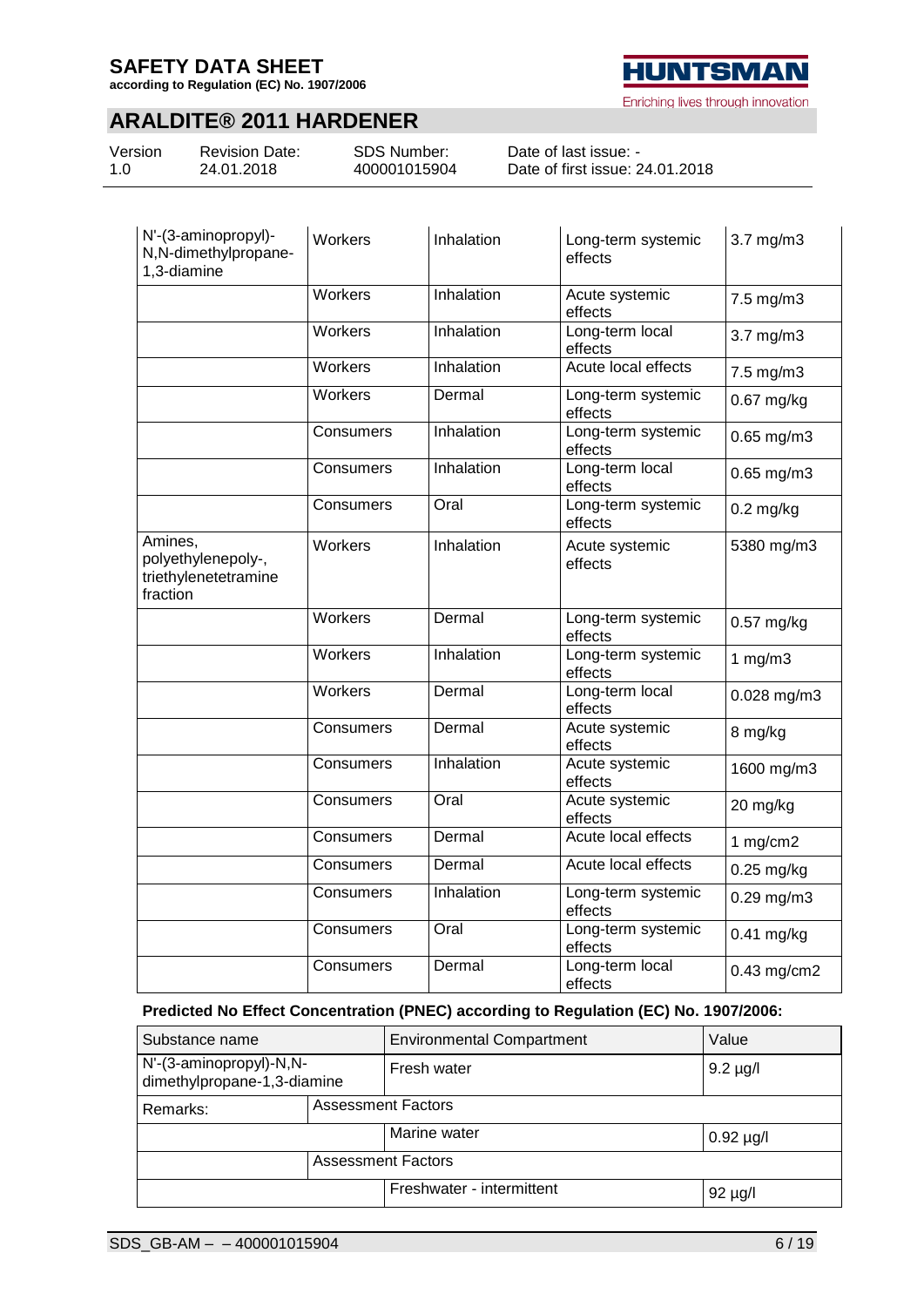**according to Regulation (EC) No. 1907/2006**



### **ARALDITE® 2011 HARDENER**

Version 1.0

Revision Date: 24.01.2018

SDS Number: 400001015904

Date of last issue: - Date of first issue: 24.01.2018

| <b>Assessment Factors</b>                                   |                                      |               |  |  |
|-------------------------------------------------------------|--------------------------------------|---------------|--|--|
|                                                             | Sewage treatment plant               | 18.1 mg/l     |  |  |
|                                                             | <b>Assessment Factors</b>            |               |  |  |
|                                                             | Fresh water sediment<br>0.0336 mg/kg |               |  |  |
|                                                             | Equilibrium method                   |               |  |  |
|                                                             | Marine sediment                      | 0.00336 mg/kg |  |  |
|                                                             | Equilibrium method                   |               |  |  |
|                                                             | Soil                                 | 0.00132 mg/kg |  |  |
|                                                             | Equilibrium method                   |               |  |  |
| Amines, polyethylenepoly-,<br>triethylenetetramine fraction | Fresh water                          | 190 µg/l      |  |  |
|                                                             | <b>Assessment Factors</b>            |               |  |  |
|                                                             | Fresh water sediment                 | 95.9 mg/kg    |  |  |
|                                                             | Equilibrium method                   |               |  |  |
|                                                             | Marine water                         | 38 µg/l       |  |  |
|                                                             | <b>Assessment Factors</b>            |               |  |  |
|                                                             | Freshwater - intermittent            | 200 µg/l      |  |  |
|                                                             | <b>Assessment Factors</b>            |               |  |  |
|                                                             | Marine sediment                      | 19.2 mg/kg    |  |  |
|                                                             | Equilibrium method                   |               |  |  |
|                                                             | Soil                                 | 19.1 mg/kg    |  |  |
| Equilibrium method                                          |                                      |               |  |  |
|                                                             | Sewage treatment plant               | 4.25 mg/l     |  |  |
|                                                             | <b>Assessment Factors</b>            |               |  |  |
|                                                             | <b>Secondary Poisoning</b>           | $0.18$ mg/kg  |  |  |
|                                                             | <b>Assessment Factors</b>            |               |  |  |

#### **8.2 Exposure controls**

| Personal protective equipment                     |  |                                                                                                                                                             |  |  |  |  |  |
|---------------------------------------------------|--|-------------------------------------------------------------------------------------------------------------------------------------------------------------|--|--|--|--|--|
| Eye protection                                    |  | $\therefore$ Eye wash bottle with pure water<br>Tightly fitting safety goggles<br>Wear face-shield and protective suit for abnormal processing<br>problems. |  |  |  |  |  |
| Hand protection<br>Material<br>Break through time |  | : butyl-rubber<br>$:$ > 8 h                                                                                                                                 |  |  |  |  |  |
| Material                                          |  | : Solvent-resistant gloves (butyl-rubber)                                                                                                                   |  |  |  |  |  |
| Material                                          |  | : Nitrile rubber                                                                                                                                            |  |  |  |  |  |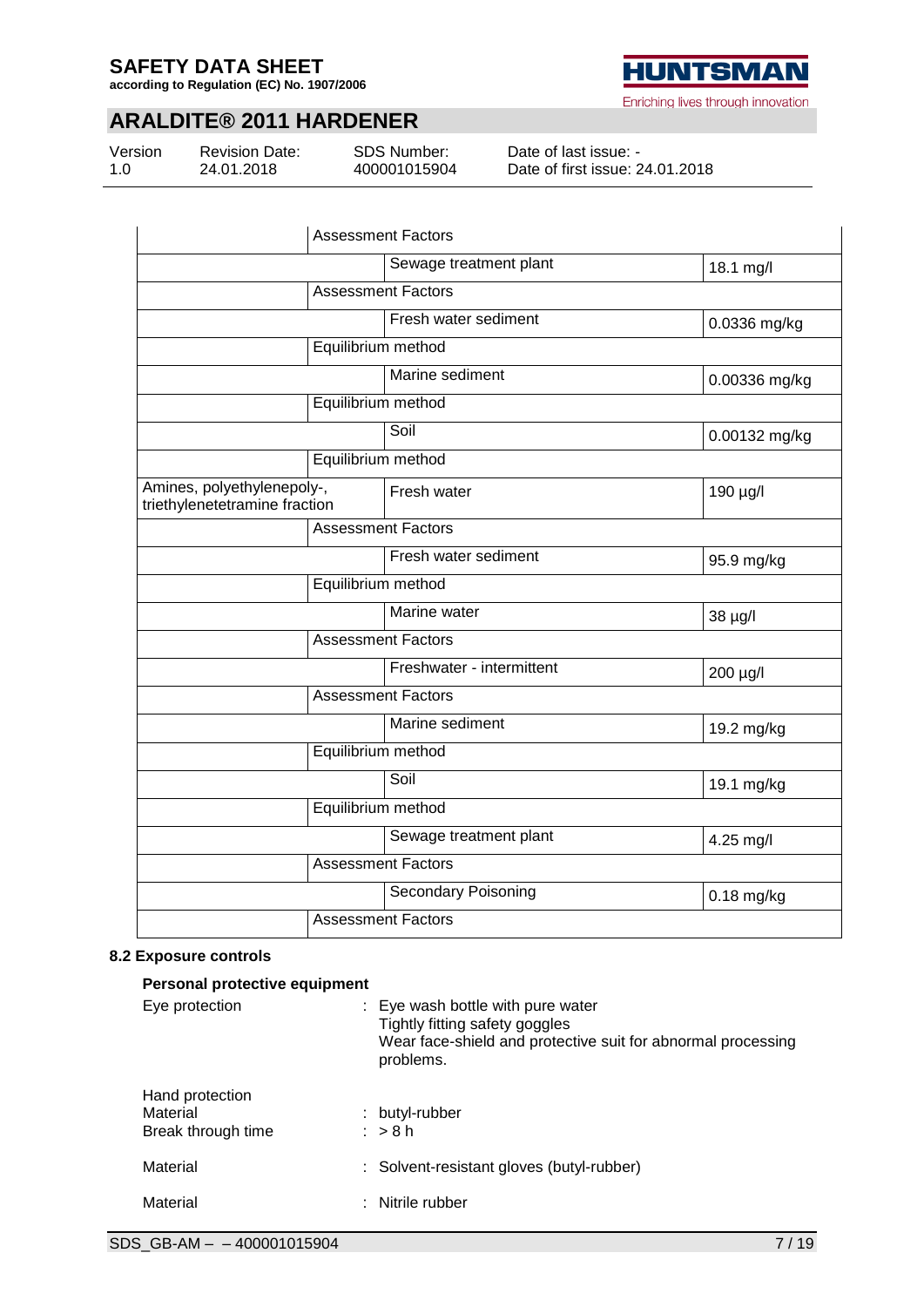**according to Regulation (EC) No. 1907/2006**



### **ARALDITE® 2011 HARDENER**

| Version<br>1.0 | <b>Revision Date:</b><br>24.01.2018 | <b>SDS Number:</b><br>400001015904 | Date of last issue: -<br>Date of first issue: 24.01.2018                                                          |
|----------------|-------------------------------------|------------------------------------|-------------------------------------------------------------------------------------------------------------------|
|                | Break through time                  | $: 10 - 480$ min                   |                                                                                                                   |
| Remarks        |                                     |                                    | : The suitability for a specific workplace should be discussed<br>with the producers of the protective gloves.    |
|                | Skin and body protection            | : Impervious clothing              | Choose body protection according to the amount and<br>concentration of the dangerous substance at the work place. |
|                | Respiratory protection              | certain contributing scenario.     | : Wear respiratory protection when its use is identified for                                                      |

#### **SECTION 9: Physical and chemical properties**

#### **9.1 Information on basic physical and chemical properties**

| Appearance                                          |    | liquid                                      |
|-----------------------------------------------------|----|---------------------------------------------|
| Colour                                              |    | light yellow                                |
| Odour                                               |    | slight                                      |
| <b>Odour Threshold</b>                              |    | No data is available on the product itself. |
| рH                                                  |    | No data is available on the product itself. |
| Melting point                                       |    | No data available                           |
| Boiling point                                       |    | $>200$ °C                                   |
| Flash point                                         |    | 110 °C<br>Method: Pensky-Martens closed cup |
| Evaporation rate                                    |    | No data is available on the product itself. |
| Flammability (solid, gas)                           |    | No data is available on the product itself. |
| Burning rate                                        |    | No data is available on the product itself. |
| Upper explosion limit / Upper<br>flammability limit | t. | No data is available on the product itself. |
| Lower explosion limit / Lower<br>flammability limit | ÷  | No data is available on the product itself. |
| Vapour pressure                                     |    | 0.04 hPa (20 °C)                            |
| Relative vapour density                             |    | No data is available on the product itself. |
| Relative density                                    |    | No data is available on the product itself. |
| Density                                             |    | 0.95 g/cm3 (25 °C)                          |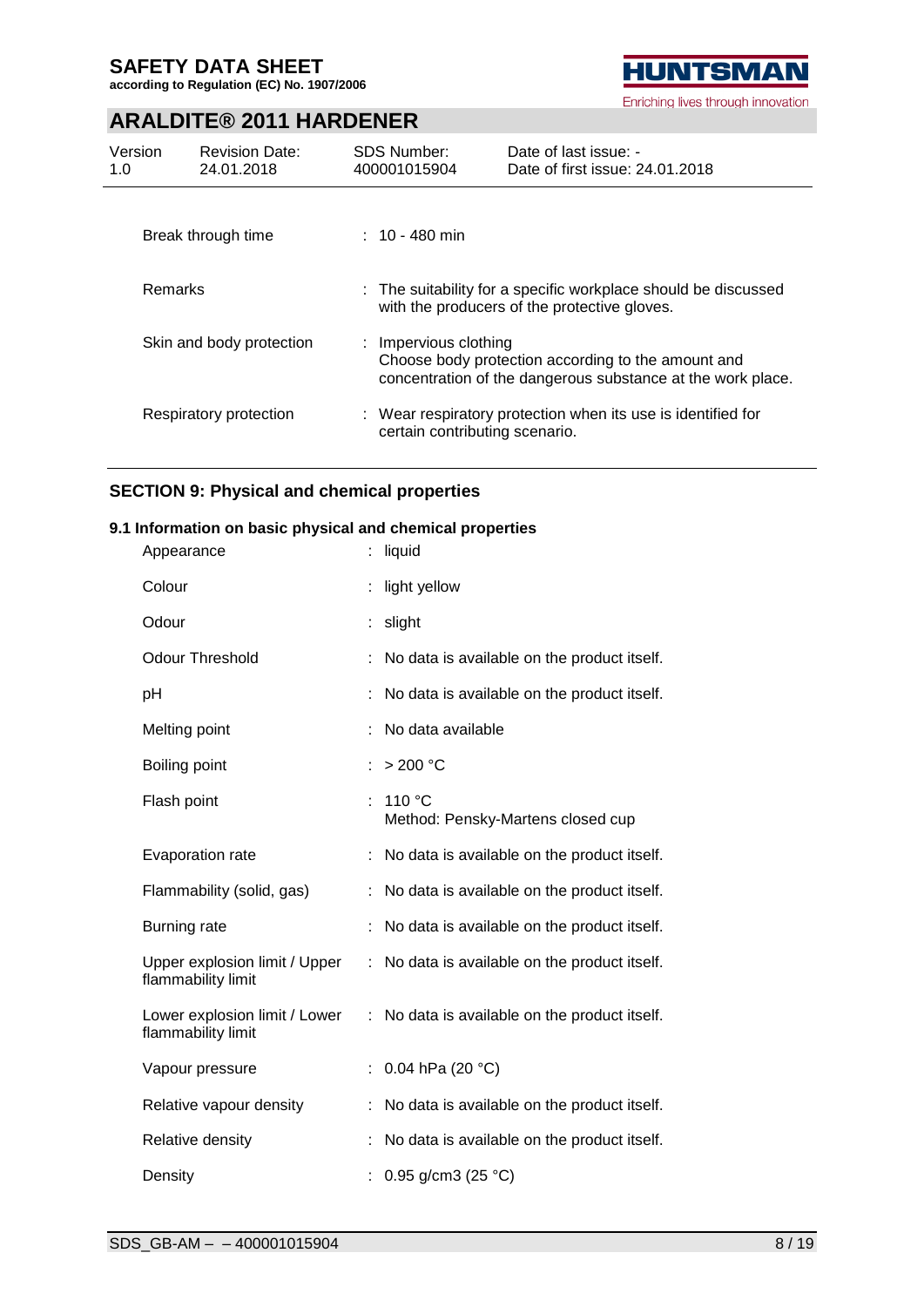**according to Regulation (EC) No. 1907/2006**



### **ARALDITE® 2011 HARDENER**

| Version<br>1.0 |                 | <b>Revision Date:</b><br>24.01.2018       | SDS Number:<br>400001015904       | Date of last issue: -<br>Date of first issue: 24.01.2018 |
|----------------|-----------------|-------------------------------------------|-----------------------------------|----------------------------------------------------------|
|                | Solubility(ies) | Water solubility                          | : practically insoluble $(20 °C)$ |                                                          |
|                |                 | Solubility in other solvents              |                                   | : No data is available on the product itself.            |
|                | octanol/water   | Partition coefficient: n-                 |                                   | No data is available on the product itself.              |
|                |                 | Auto-ignition temperature                 |                                   | No data is available on the product itself.              |
|                |                 | Decomposition temperature                 | : > 200 °C                        |                                                          |
|                | Viscosity       | Viscosity, dynamic                        | : 20,000 - 35,000 mPa.s (25 °C)   |                                                          |
|                |                 | <b>Explosive properties</b>               |                                   | No data is available on the product itself.              |
|                |                 | Oxidizing properties                      |                                   | No data is available on the product itself.              |
|                |                 | 9.2 Other information<br>Molecular weight | No data available                 |                                                          |

#### **SECTION 10: Stability and reactivity**

#### **10.1 Reactivity**

Not classified as a reactivity hazard.

#### **10.2 Chemical stability**

Stable under normal conditions.

#### **10.3 Possibility of hazardous reactions**

Hazardous reactions : No hazards to be specially mentioned.

#### **10.4 Conditions to avoid**

Conditions to avoid : No data available

#### **10.5 Incompatible materials**

Materials to avoid : Strong acids

Strong bases Strong oxidizing agents

#### **10.6 Hazardous decomposition products**

Carbon oxides Nitrogen oxides (NOx) Burning produces noxious and toxic fumes.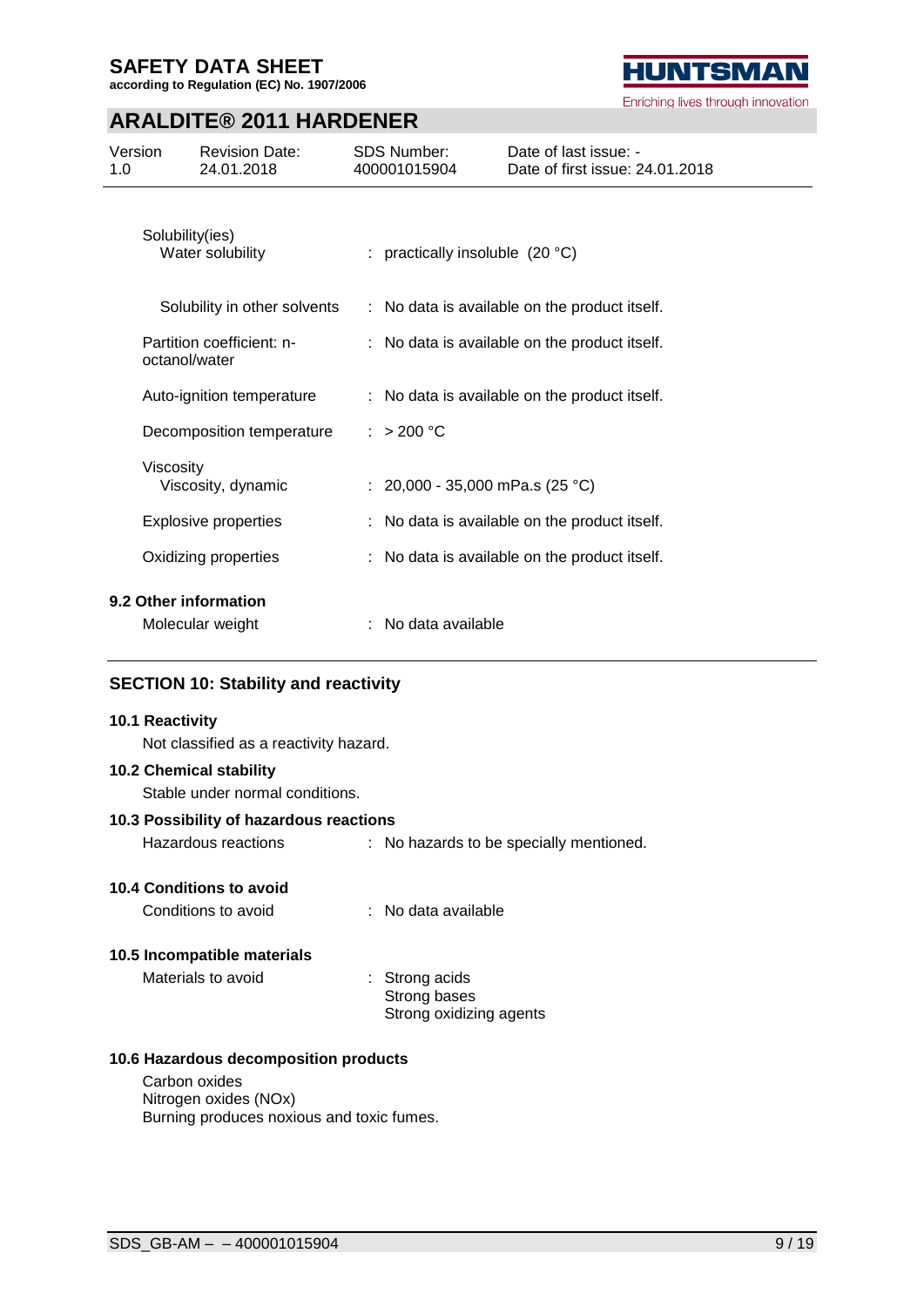**according to Regulation (EC) No. 1907/2006**

### **ARALDITE® 2011 HARDENER**

| Version | <b>Revision Date:</b> |
|---------|-----------------------|
| 1.0     | 24.01.2018            |

SDS Number: 400001015904



Enriching lives through innovation

Date of last issue: - Date of first issue: 24.01.2018

#### **SECTION 11: Toxicological information**

#### **11.1 Information on toxicological effects**

| <b>Acute toxicity</b>                                                                 |                                                                           |
|---------------------------------------------------------------------------------------|---------------------------------------------------------------------------|
| Acute oral toxicity - Product                                                         | : Acute toxicity estimate : $> 2,000$ mg/kg<br>Method: Calculation method |
| Acute inhalation toxicity                                                             | $:$ No data available                                                     |
| Acute dermal toxicity -<br>Product                                                    | : Acute toxicity estimate : $> 2,000$ mg/kg<br>Method: Calculation method |
| الماطلة والمنابس والملاحات والمستركب والمستحد والمناسبة والتناسية والمناسبة والمناسبة |                                                                           |

Acute toxicity (other routes of : No data available administration)

#### **Skin corrosion/irritation**

**Product:** Result: Corrosive after 1 to 4 hours of exposure

#### **Serious eye damage/eye irritation**

#### **Product:**

Species: Rabbit Assessment: Corrosive Result: Corrosive

Remarks: May cause irreversible eye damage.

#### **Respiratory or skin sensitisation**

#### **Product:**

Remarks: Causes sensitisation.

Assessment: No data available

#### **Germ cell mutagenicity**

#### **Components:**

N'-(3-aminopropyl)-N,N-dimethylpropane-1,3-diamine**:**

- Genotoxicity in vitro : Metabolic activation: with and without metabolic activation Method: OECD Test Guideline 487 Result: negative
	- : Metabolic activation: with and without metabolic activation Method: OECD Test Guideline 471 Result: negative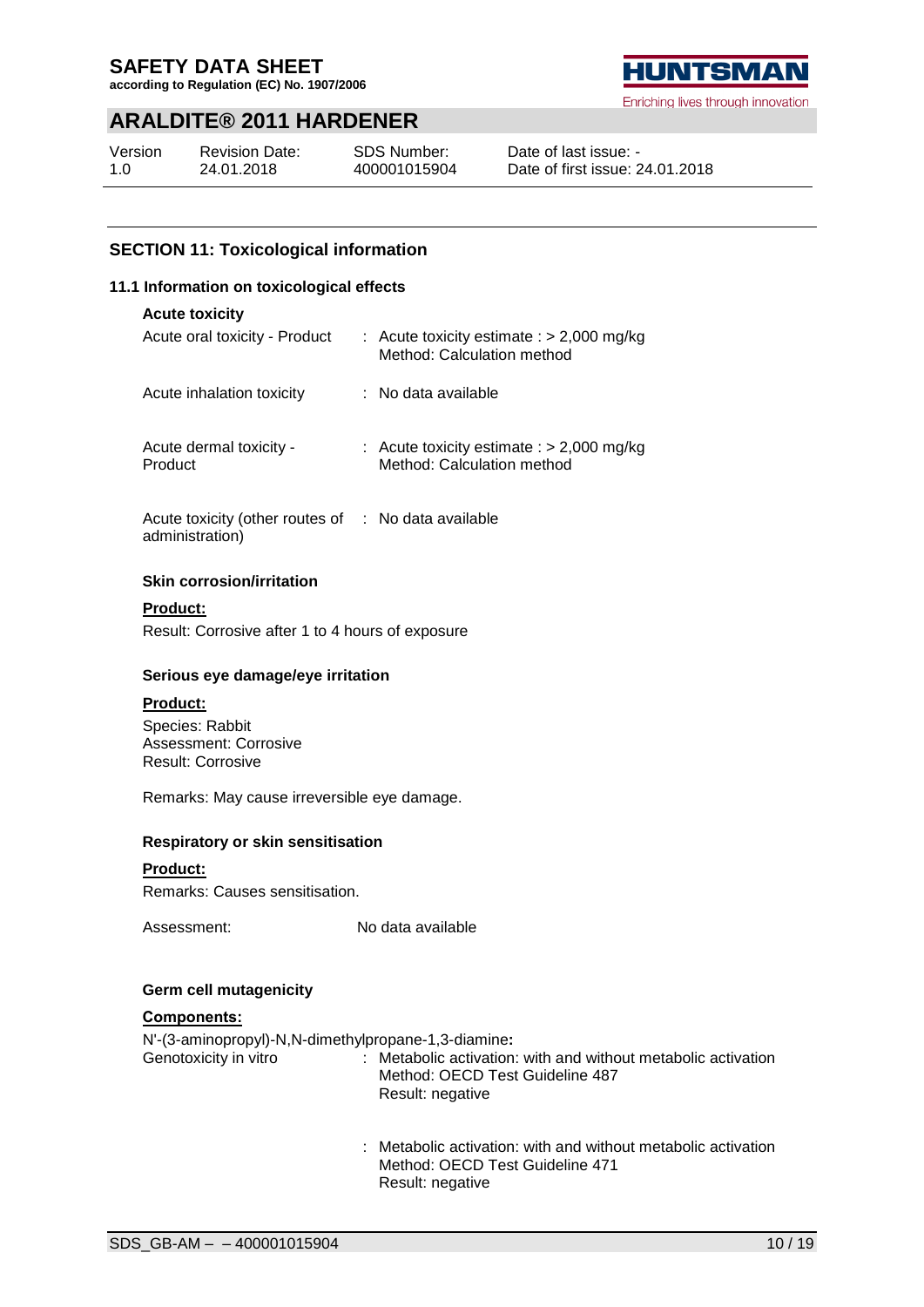**according to Regulation (EC) No. 1907/2006**



### **ARALDITE® 2011 HARDENER**

| Version | <b>Revision Date:</b> | <b>SDS Number:</b> | Date of last issue: -           |
|---------|-----------------------|--------------------|---------------------------------|
| 1.0     | 24.01.2018            | 400001015904       | Date of first issue: 24.01.2018 |

: Metabolic activation: with and without metabolic activation Method: OECD Test Guideline 476 Result: negative

|                       | Amines, polyethylenepoly-, triethylenetetramine fraction: |
|-----------------------|-----------------------------------------------------------|
| Genotoxicity in vitro | : Concentration: $0 - 200 \mu g/L$                        |
|                       | Metabolic activation: negative                            |
|                       | Method: OECD Test Guideline 482                           |
|                       | Result: negative                                          |

#### **Components:**

Amines, polyethylenepoly-, triethylenetetramine fraction**:** Genotoxicity in vivo : Application Route: Intraperitoneal injection Dose: 0 - 600 mg/kg Method: OECD Test Guideline 474 Result: negative

#### **Carcinogenicity**

#### **Components:**

N'-(3-aminopropyl)-N,N-dimethylpropane-1,3-diamine**:** Species: Mouse, male Application Route: Dermal Exposure time: 20 month(s) Frequency of Treatment: 3 daily Result: negative

Amines, polyethylenepoly-, triethylenetetramine fraction**:** Species: Mouse, male Application Route: Dermal Dose: 42 mg/kg Frequency of Treatment: 3 daily Method: OECD Test Guideline 451 Result: negative

Carcinogenicity - Assessment : No data available

#### **Reproductive toxicity**

#### **Components:**

N'-(3-aminopropyl)-N,N-dimethylpropane-1,3-diamine**:** Effects on fertility : Species: Rat, male and female Application Route: Oral

Method: OECD Test Guideline 422 Result: Animal testing did not show any effects on fertility.

#### **Components:**

N'-(3-aminopropyl)-N,N-dimethylpropane-1,3-diamine**:**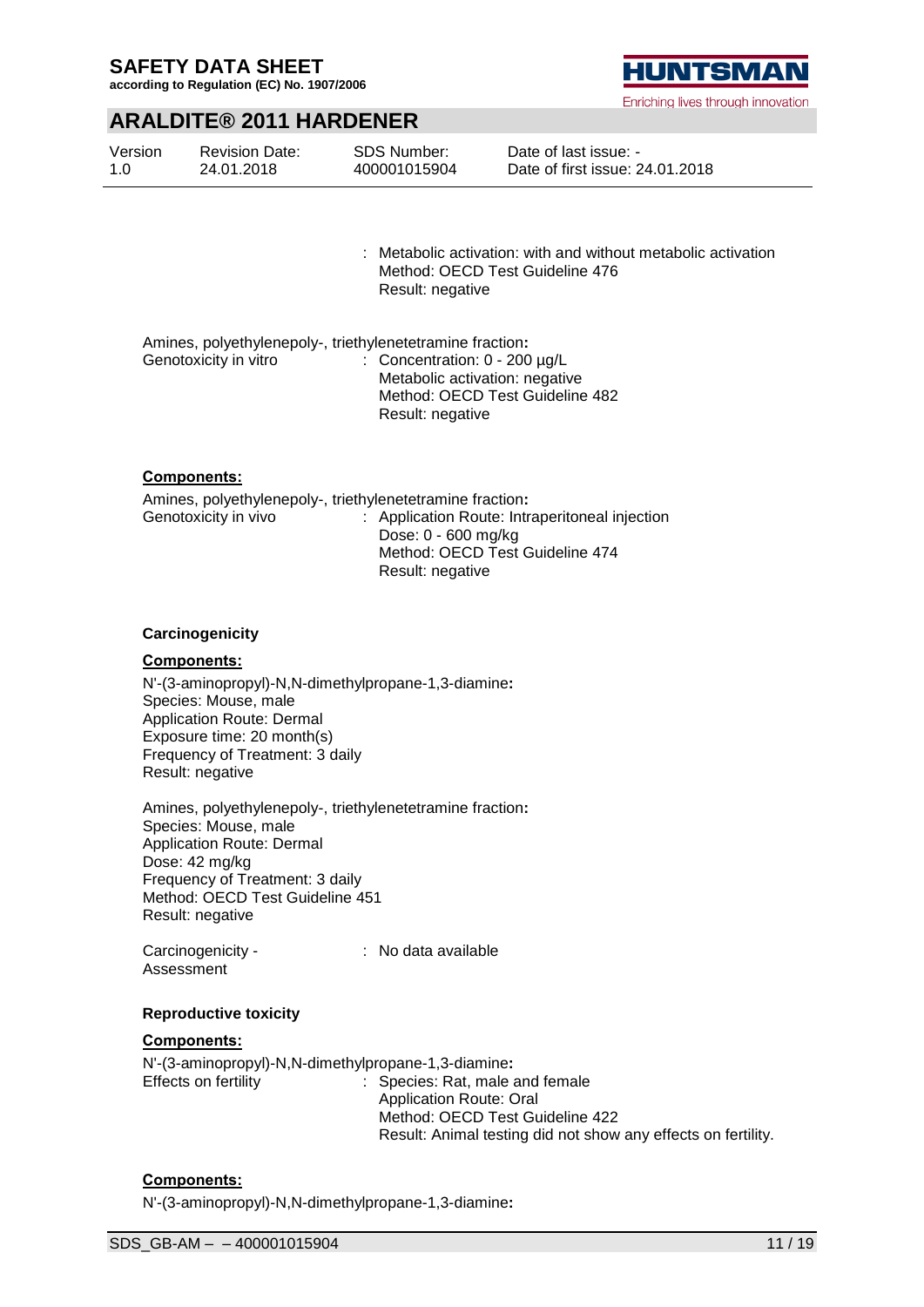**according to Regulation (EC) No. 1907/2006**

# **HUNTSMAN**

|                                  |                                                      |                                                                                                                                                                                                             | Enriching lives through innovation                                                                                                                                                                                                                  |
|----------------------------------|------------------------------------------------------|-------------------------------------------------------------------------------------------------------------------------------------------------------------------------------------------------------------|-----------------------------------------------------------------------------------------------------------------------------------------------------------------------------------------------------------------------------------------------------|
|                                  | <b>ARALDITE® 2011 HARDENER</b>                       |                                                                                                                                                                                                             |                                                                                                                                                                                                                                                     |
| Version<br>1.0                   | <b>Revision Date:</b><br>24.01.2018                  | <b>SDS Number:</b><br>400001015904                                                                                                                                                                          | Date of last issue: -<br>Date of first issue: 24.01.2018                                                                                                                                                                                            |
| Effects on foetal<br>development |                                                      | Species: Rat, male and female<br><b>Application Route: Oral</b><br>15 mg/kg body weight<br>mg/kg body weight<br>mg/kg body weight<br>Method: OECD Test Guideline 422<br>development were detected.          | General Toxicity Maternal: No observed adverse effect level:<br>Developmental Toxicity: No observed adverse effect level: 15<br>Embryo-foetal toxicity: No observed adverse effect level: 15<br>Result: No effects on fertility and early embryonic |
|                                  |                                                      | Amines, polyethylenepoly-, triethylenetetramine fraction:<br>Species: Rat<br><b>Application Route: Oral</b><br>> 750 mg/kg body weight<br>Method: OECD Test Guideline 414<br>Result: No teratogenic effects | General Toxicity Maternal: No observed adverse effect level:                                                                                                                                                                                        |
|                                  |                                                      | Species: Rabbit<br><b>Application Route: Dermal</b><br>125 mg/kg body weight<br>Method: OECD Test Guideline 414<br>Result: No teratogenic effects                                                           | General Toxicity Maternal: No observed adverse effect level:                                                                                                                                                                                        |
| Components:<br>Assessment        | Reproductive toxicity -                              | N'-(3-aminopropyl)-N,N-dimethylpropane-1,3-diamine:                                                                                                                                                         | : No evidence of adverse effects on sexual function and fertility,<br>or on development, based on animal experiments.                                                                                                                               |
|                                  | <b>STOT - single exposure</b><br>No data available   |                                                                                                                                                                                                             |                                                                                                                                                                                                                                                     |
|                                  | <b>STOT - repeated exposure</b><br>No data available |                                                                                                                                                                                                             |                                                                                                                                                                                                                                                     |

### **Repeated dose toxicity**

#### **Components:**

N'-(3-aminopropyl)-N,N-dimethylpropane-1,3-diamine**:** Species: Rat, male and female : 550 Application Route: Ingestion Test atmosphere: vapour Exposure time: 3 WeeksNumber of exposures: 7 d Method: Subchronic toxicity

Species: Mouse, male NOAEL: >= 56.3 Application Route: Skin contact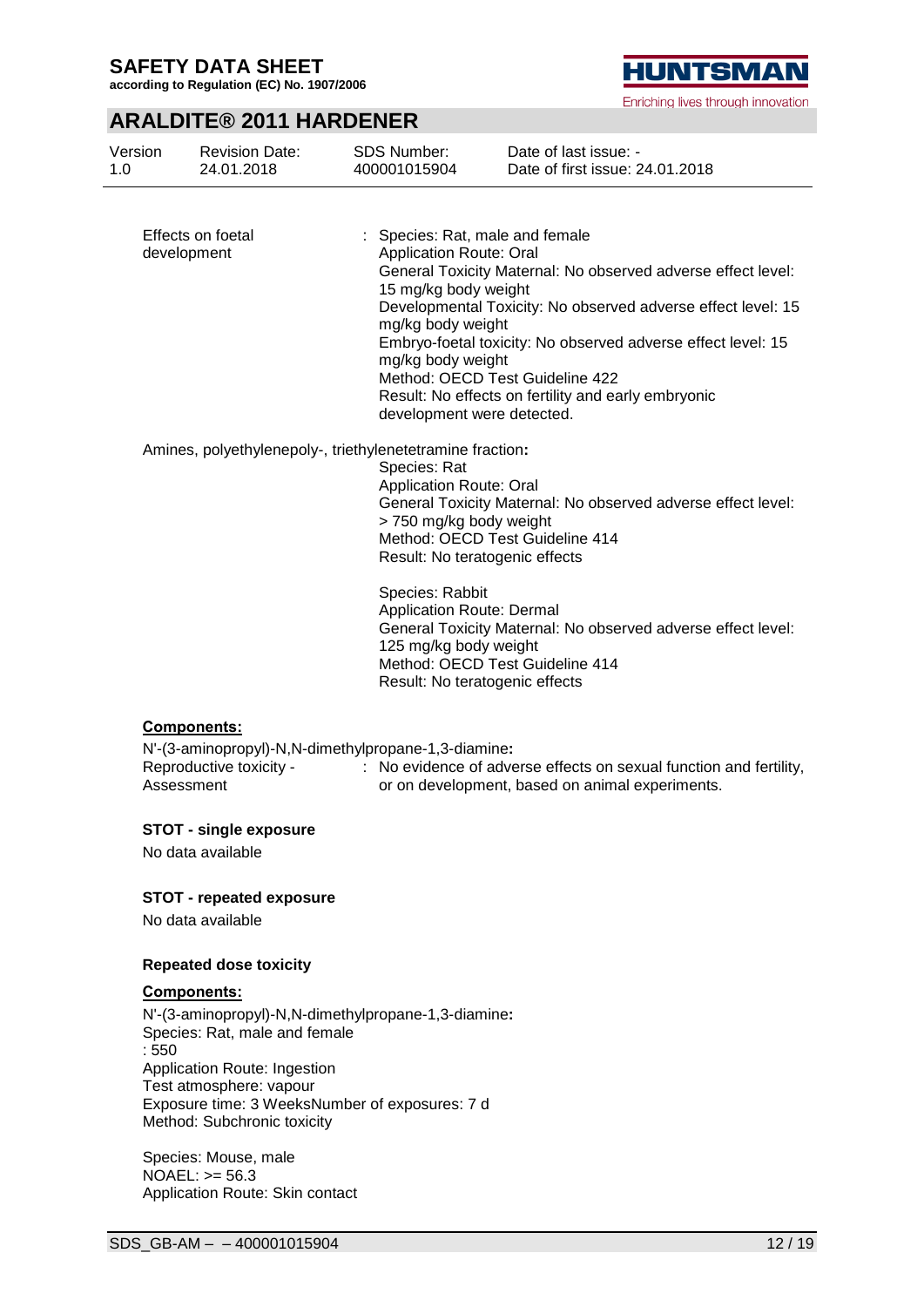**according to Regulation (EC) No. 1907/2006**

### **ARALDITE® 2011 HARDENER**

| Version | <b>Revision Date:</b> | <b>SDS Number:</b> |
|---------|-----------------------|--------------------|
| 1.0     | 24.01.2018            | 400001015904       |



Enriching lives through innovation

Date of last issue: - Date of first issue: 24.01.2018

Exposure time: 20 hNumber of exposures: 3 d Method: Chronic toxicity

Amines, polyethylenepoly-, triethylenetetramine fraction**:** Species: Rat, male and female NOAEL: 50 mg/kg Application Route: Ingestion Exposure time: 26 WeeksNumber of exposures: 7 d Method: Subchronic toxicity

Repeated dose toxicity - Assessment : No data available

#### **Aspiration toxicity**

No data available

#### **Experience with human exposure**

- General Information: No data available
- Inhalation: No data available
- Skin contact: No data available
- Eye contact: No data available
- Ingestion: No data available

# **Toxicology, Metabolism, Distribution**

No data available

## **Neurological effects**

No data available

### **Further information**

**Product:** Remarks: No data available

#### **SECTION 12: Ecological information**

#### **12.1 Toxicity**

**Components:**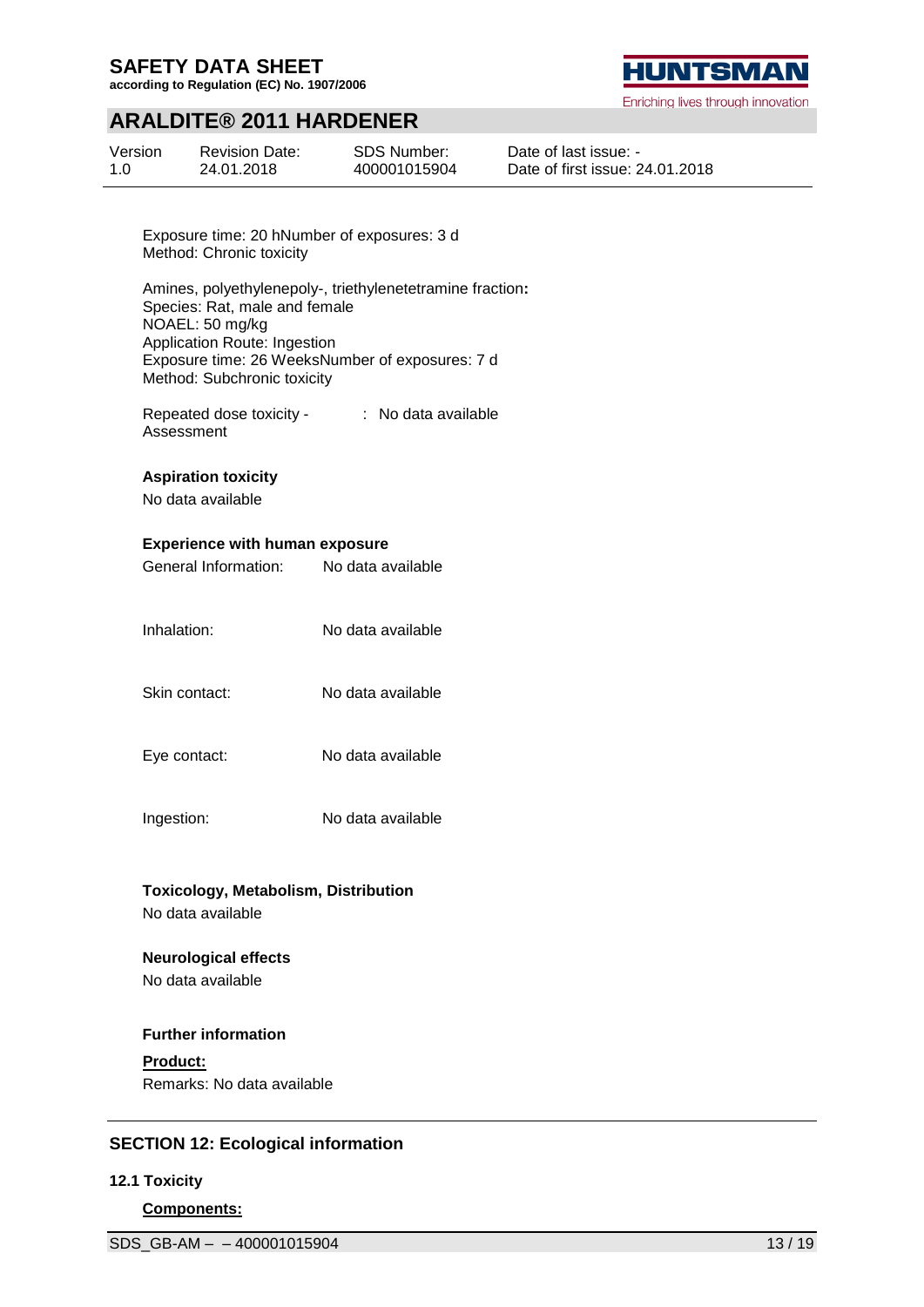**according to Regulation (EC) No. 1907/2006**

# **HUNTSMAN**

Enriching lives through innovation

### **ARALDITE® 2011 HARDENER**

| Version | <b>Revision Date:</b> | <b>SDS Number:</b> | Date of last issue: -           |
|---------|-----------------------|--------------------|---------------------------------|
| 1.0     | 24.01.2018            | 400001015904       | Date of first issue: 24.01.2018 |

| N'-(3-aminopropyl)-N,N-dimethylpropane-1,3-diamine:                          |                                                                                                                                                                                  |  |  |  |
|------------------------------------------------------------------------------|----------------------------------------------------------------------------------------------------------------------------------------------------------------------------------|--|--|--|
| Toxicity to fish                                                             | : LC50 (Brachydanio rerio (zebrafish)): > 100 mg/l<br>Exposure time: 96 h<br>Test Type: static test<br>Test substance: Fresh water<br>Method: OECD Test Guideline 203            |  |  |  |
| Toxicity to daphnia and other<br>aquatic invertebrates                       | : EC50 (Daphnia magna (Water flea)): 9.2 mg/l<br>Exposure time: 48 h<br>Test Type: static test<br>Test substance: Fresh water<br>Method: OECD Test Guideline 202                 |  |  |  |
| Toxicity to algae                                                            | : ErC50 (Selenastrum capricornutum (green algae)): 21 mg/l<br>Exposure time: 72 h<br>Test Type: static test<br>Test substance: Fresh water<br>Method: OECD Test Guideline 201    |  |  |  |
| Toxicity to microorganisms                                                   | : EC50 (Pseudomonas putida): 181 mg/l<br>Exposure time: 16 h<br>Test Type: static test<br>Test substance: Fresh water<br>Method: DIN 38 412 Part 8                               |  |  |  |
| Amines, polyethylenepoly-, triethylenetetramine fraction:                    |                                                                                                                                                                                  |  |  |  |
| Toxicity to fish                                                             | : LC50 (Pimephales promelas (fathead minnow)): 330 mg/l<br>Exposure time: 96 h<br>Test Type: static test<br>Test substance: Fresh water<br>Method: EPA OTS 797.1400              |  |  |  |
| Toxicity to daphnia and other<br>aquatic invertebrates                       | : EC50 (Daphnia magna (Water flea)): 31.1 mg/l<br>Exposure time: 48 h<br>Test Type: static test<br>Test substance: Fresh water<br>Method: Directive 67/548/EEC, Annex V, C.2.    |  |  |  |
| Toxicity to algae                                                            | ErC50 (Selenastrum capricornutum (green algae)): 20 mg/l<br>Exposure time: 72 h<br>Test Type: semi-static test<br>Test substance: Fresh water<br>Method: OECD Test Guideline 201 |  |  |  |
| Toxicity to microorganisms                                                   | : EC50 (activated sludge): 800 mg/l<br>Exposure time: 0.5 h<br>Test Type: static test<br>Test substance: Fresh water                                                             |  |  |  |
| Toxicity to daphnia and other<br>aquatic invertebrates<br>(Chronic toxicity) | : EC10: 1.9 mg/l<br>Exposure time: 21 d<br>Species: Daphnia magna (Water flea)<br>Test Type: semi-static test<br>Test substance: Fresh water<br>Method: OECD Test Guideline 202  |  |  |  |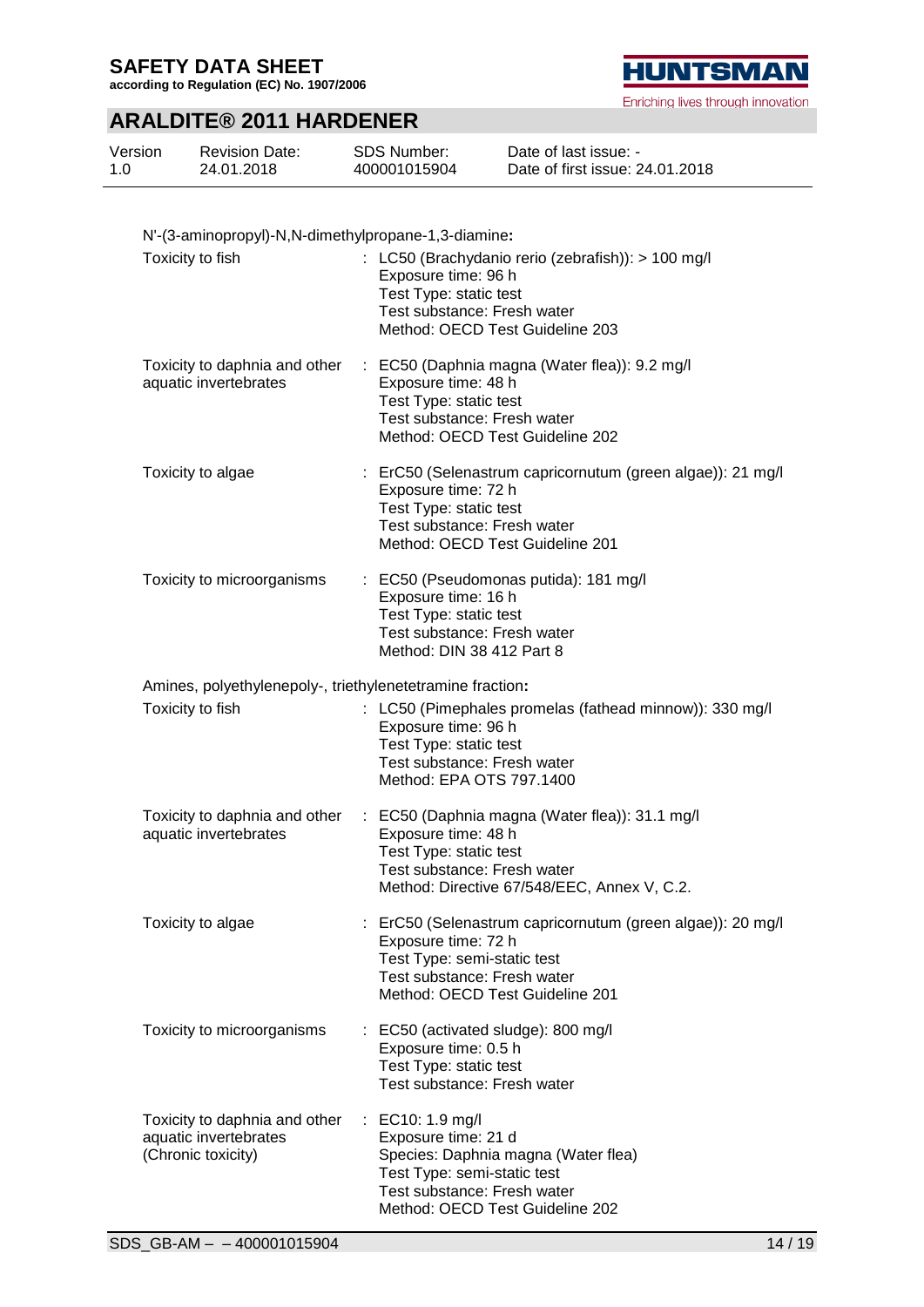**according to Regulation (EC) No. 1907/2006**

### **HUNTSMA** Enriching lives through innovation

### **ARALDITE® 2011 HARDENER**

| Version | <b>Revision Date:</b> | SDS Number:  | Date of last issue: -           |
|---------|-----------------------|--------------|---------------------------------|
| 1.0     | 24.01.2018            | 400001015904 | Date of first issue: 24.01.2018 |

Ecotoxicology Assessment

Acute aquatic toxicity : This product has no known ecotoxicological effects.

#### **12.2 Persistence and degradability**

#### **Components:**

N'-(3-aminopropyl)-N,N-dimethylpropane-1,3-diamine**:**

| Biodegradability | : Result: Readily biodegradable.<br>Biodegradation: 100 % |
|------------------|-----------------------------------------------------------|
|                  | Exposure time: 28 d                                       |
|                  | Method: ISO                                               |

Amines, polyethylenepoly-, triethylenetetramine fraction**:**

| Biodegradability | : Inoculum: activated sludge<br>Result: Not readily biodegradable.<br>Biodegradation: 0 %<br>Exposure time: 162 d<br>Method: OECD Test Guideline 301D |
|------------------|-------------------------------------------------------------------------------------------------------------------------------------------------------|
|                  |                                                                                                                                                       |

Inoculum: activated sludge Result: Not readily biodegradable. Biodegradation: 20 % Exposure time: 84 d Method: OECD Test Guideline 302 A

#### **12.3 Bioaccumulative potential**

#### **Components:**

N'-(3-aminopropyl)-N,N-dimethylpropane-1,3-diamine**:** Partition coefficient: noctanol/water  $\therefore$  log Pow: 0.5

> log Pow: -0.56 (25 °C) pH: 11.6 Method: OECD Test Guideline 107

| Amines, polyethylenepoly-, triethylenetetramine fraction: |                                 |
|-----------------------------------------------------------|---------------------------------|
| Partition coefficient: n-                                 | : $log Pow: -2.65 (20 °C)$      |
| octanol/water                                             | Method: OECD Test Guideline 117 |

#### **12.4 Mobility in soil**

#### **Components:**

Amines, polyethylenepoly-, triethylenetetramine fraction**:** Distribution among environmental compartments : Koc: 1584.9 - 5012 Method: OECD Test Guideline 106

#### **12.5 Results of PBT and vPvB assessment**

#### **Product:**

Assessment : This substance/mixture contains no components considered to be either persistent, bioaccumulative and toxic (PBT), or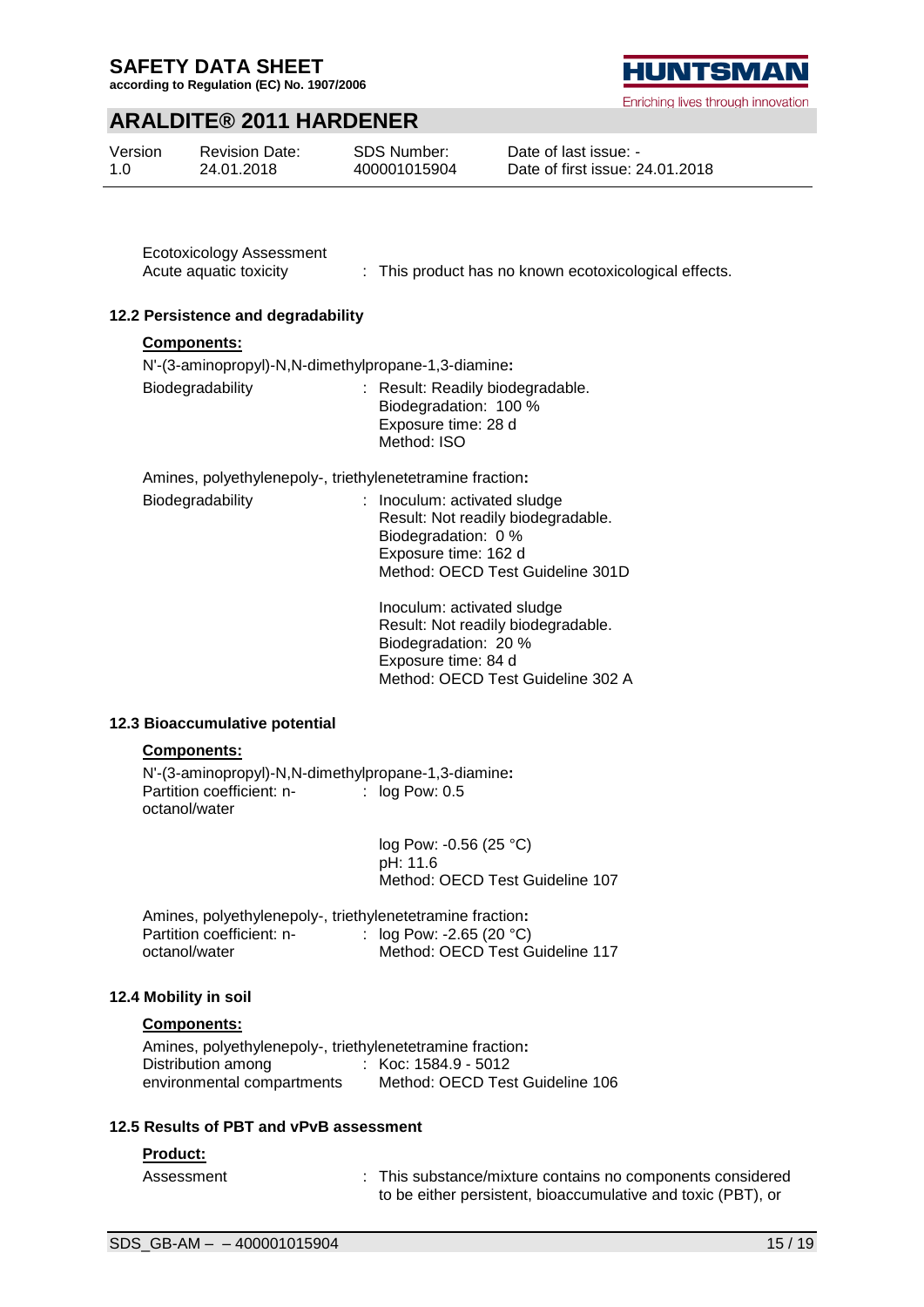**according to Regulation (EC) No. 1907/2006**



Enriching lives through innovation

### **ARALDITE® 2011 HARDENER**

| Version | <b>Revision Date:</b> | <b>SDS Number:</b> | Date of last issue: -           |
|---------|-----------------------|--------------------|---------------------------------|
| 1.0     | 24.01.2018            | 400001015904       | Date of first issue: 24.01.2018 |

very persistent and very bioaccumulative (vPvB) at levels of 0.1% or higher..

#### **12.6 Other adverse effects**

#### **Product:**

| Additional ecological | : No data available |
|-----------------------|---------------------|
| information           |                     |

#### **SECTION 13: Disposal considerations**

#### **13.1 Waste treatment methods**

| Product                | : Do not dispose of waste into sewer.<br>Do not contaminate ponds, waterways or ditches with<br>chemical or used container.<br>Send to a licensed waste management company. |
|------------------------|-----------------------------------------------------------------------------------------------------------------------------------------------------------------------------|
| Contaminated packaging | : Empty remaining contents.<br>Dispose of as unused product.<br>Do not re-use empty containers.                                                                             |

#### **SECTION 14: Transport information**

| <b>IATA</b>                                   |                                         |
|-----------------------------------------------|-----------------------------------------|
| 14.1 UN number                                | : UN 2735                               |
| 14.2 UN proper shipping<br>name               | : Polyamines, liquid, corrosive, n.o.s. |
|                                               | (DIMETHYL DIPROPYL TRIAMINE)            |
| 14.3 Transport hazard<br>class(es)            | : 8                                     |
| 14.4 Packing group                            | : III                                   |
| Labels                                        | : Corrosive                             |
| Packing instruction (cargo<br>aircraft)       | : 856                                   |
| Packing instruction<br>(passenger aircraft)   | : 852                                   |
|                                               |                                         |
|                                               |                                         |
| <b>IMDG</b>                                   |                                         |
| 14.1 UN number                                | : UN 2735                               |
| 14.2 UN proper shipping                       | : POLYAMINES, LIQUID, CORROSIVE, N.O.S. |
| name                                          |                                         |
| 14.3 Transport hazard                         | (DIMETHYL DIPROPYL TRIAMINE)<br>: 8     |
| class(es)                                     |                                         |
| 14.4 Packing group                            | -III                                    |
| Labels                                        | $\therefore$ 8                          |
| EmS Code<br><b>14.5 Environmental hazards</b> | $:$ F-A, S-B                            |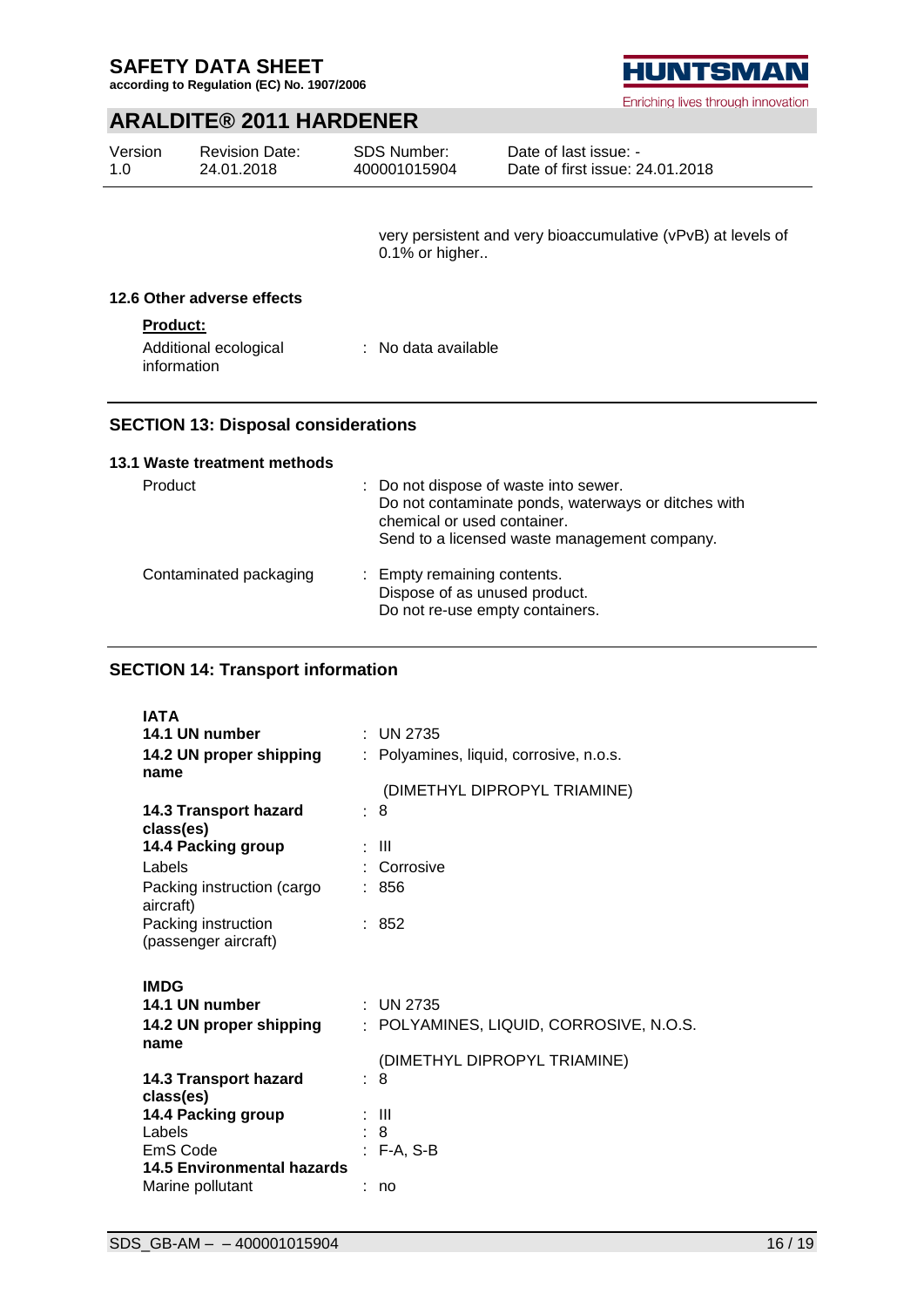**according to Regulation (EC) No. 1907/2006**



### **ARALDITE® 2011 HARDENER**

| Version | <b>Revision Date:</b> | <b>SDS Number:</b> | Date of last issue: -           |
|---------|-----------------------|--------------------|---------------------------------|
| 1.0     | 24.01.2018            | 400001015904       | Date of first issue: 24.01.2018 |

| <b>ADR</b>                                              |                                         |
|---------------------------------------------------------|-----------------------------------------|
| 14.1 UN number                                          | : UN 2735                               |
| 14.2 UN proper shipping                                 | : POLYAMINES, LIQUID, CORROSIVE, N.O.S. |
| name                                                    | (DIMETHYL DIPROPYL TRIAMINE)            |
|                                                         | : 8                                     |
| 14.3 Transport hazard<br>class(es)                      |                                         |
| 14.4 Packing group                                      | : III                                   |
| Labels                                                  | : 8                                     |
| 14.5 Environmental hazards                              |                                         |
| Environmentally hazardous                               | : no                                    |
|                                                         |                                         |
|                                                         |                                         |
| <b>RID</b>                                              |                                         |
| 14.1 UN number                                          | : UN 2735                               |
| 14.2 UN proper shipping                                 | POLYAMINES, LIQUID, CORROSIVE, N.O.S.   |
| name                                                    |                                         |
|                                                         | (DIMETHYL DIPROPYL TRIAMINE)            |
| 14.3 Transport hazard                                   | : 8                                     |
| class(es)                                               |                                         |
| 14.4 Packing group                                      | : III                                   |
| Labels                                                  | 8                                       |
| 14.5 Environmental hazards<br>Environmentally hazardous | no                                      |

**Transport in bulk according to Annex II of Marpol and the IBC Code**

Not applicable for product as supplied.

#### **SECTION 15: Regulatory information**

#### **15.1 Safety, health and environmental regulations/legislation specific for the substance or mixture**

| REACH - Restrictions on the manufacture, placing on<br>the market and use of certain dangerous substances,<br>preparations and articles (Annex XVII) | $:$ Not applicable                                                                                                           |
|------------------------------------------------------------------------------------------------------------------------------------------------------|------------------------------------------------------------------------------------------------------------------------------|
| REACH - Candidate List of Substances of Very High<br>Concern for Authorisation (Article 59).                                                         | : This product does not contain<br>substances of very high concern<br>(Regulation (EC) No<br>1907/2006 (REACH), Article 57). |
| REACH - List of substances subject to authorisation<br>(Annex XIV)                                                                                   | $:$ Not applicable                                                                                                           |
| REACH - List of substances subject to authorisation<br>(Annex XIV)                                                                                   | : Not applicable                                                                                                             |
|                                                                                                                                                      |                                                                                                                              |

Other regulations:

Take note of Directive 94/33/EC on the protection of young people at work or stricter national regulations, where applicable.

**The components of this product are reported in the following inventories:**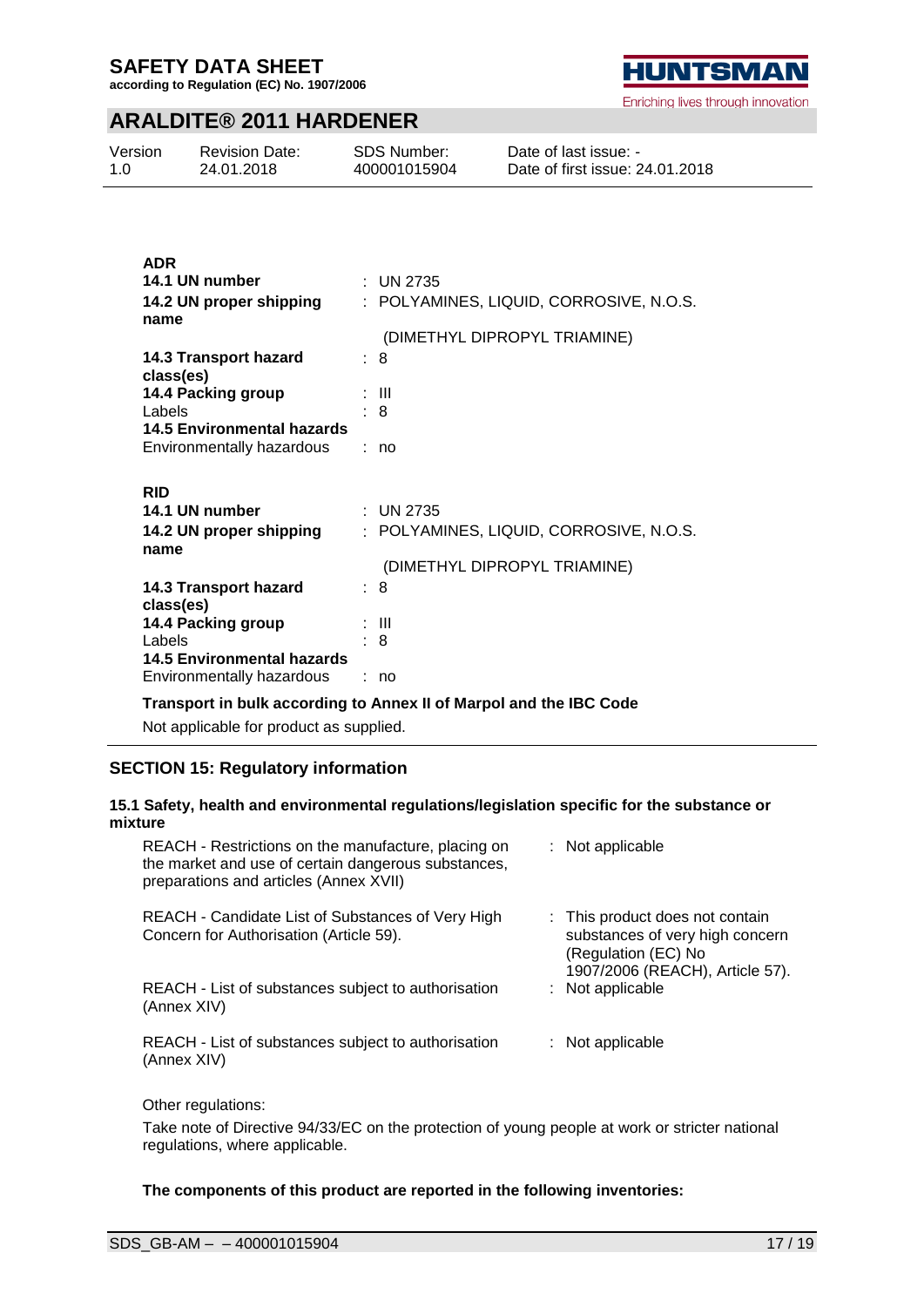**according to Regulation (EC) No. 1907/2006**



### **ARALDITE® 2011 HARDENER**

| Version<br>1.0 | <b>Revision Date:</b><br>24.01.2018 | <b>SDS Number:</b><br>400001015904 |                | Date of last issue: -<br>Date of first issue: 24.01.2018      |
|----------------|-------------------------------------|------------------------------------|----------------|---------------------------------------------------------------|
| <b>DSL</b>     |                                     |                                    | Canadian NDSL. | This product contains one or several components listed in the |
| <b>AICS</b>    |                                     |                                    |                | : On the inventory, or in compliance with the inventory       |
| <b>NZIoC</b>   |                                     |                                    |                | : On the inventory, or in compliance with the inventory       |
| <b>ENCS</b>    |                                     |                                    |                | : On the inventory, or in compliance with the inventory       |
| <b>KECI</b>    |                                     |                                    |                | : Not in compliance with the inventory                        |
| <b>PICCS</b>   |                                     |                                    |                | : Not in compliance with the inventory                        |
| <b>IECSC</b>   |                                     |                                    |                | : On the inventory, or in compliance with the inventory       |
| <b>TCSI</b>    |                                     |                                    |                | : On the inventory, or in compliance with the inventory       |
| <b>TSCA</b>    |                                     |                                    |                | : On the inventory, or in compliance with the inventory       |

#### **Inventories**

AICS (Australia), DSL (Canada), IECSC (China), ENCS (Japan), KECI (Korea), NZIOC (New Zealand), PICCS (Philippines), TCSI (Taiwan), TSCA (United States of America (USA))

#### **15.2 Chemical safety assessment**

Chemical Safety Assessments for all substances in this product are either Complete or Not applicable.

### **SECTION 16: Other information**

| <b>Full text of H-Statements</b>        |                                                      |
|-----------------------------------------|------------------------------------------------------|
| H302                                    | : Harmful if swallowed.                              |
| H312                                    | $:$ Harmful in contact with skin.                    |
| H314                                    | : Causes severe skin burns and eye damage.           |
| H317                                    | : May cause an allergic skin reaction.               |
| H318                                    | : Causes serious eye damage.                         |
| H412                                    | : Harmful to aquatic life with long lasting effects. |
| <b>Full text of other abbreviations</b> |                                                      |
| Acute Tox.                              | $:$ Acute toxicity                                   |
| <b>Aquatic Chronic</b>                  | : Chronic aquatic toxicity                           |
| Eye Dam.                                | : Serious eye damage                                 |
| Skin Corr.                              | : Skin corrosion                                     |
| Skin Sens.                              | : Skin sensitisation                                 |